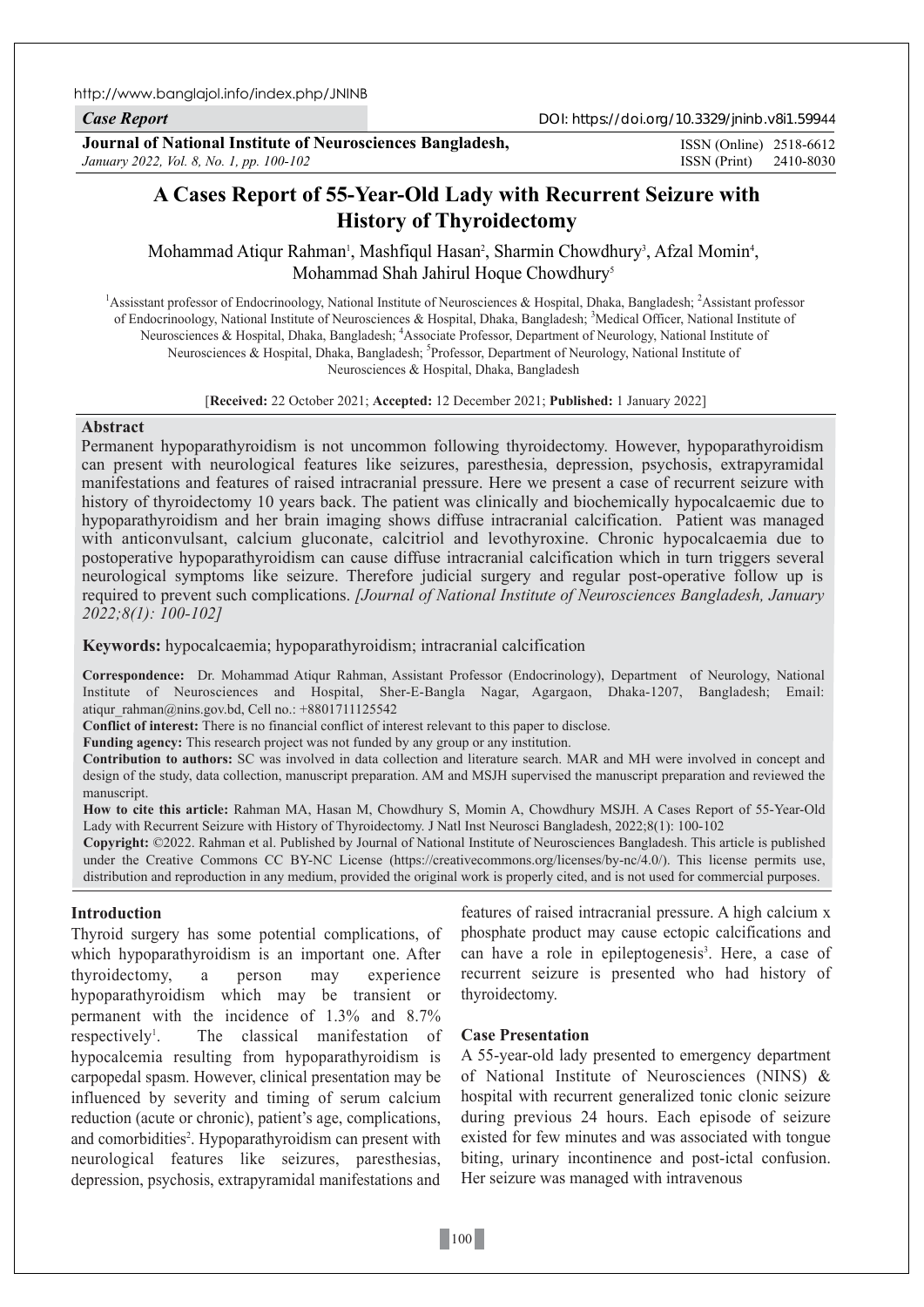#### *Journal of National Institute of Neurosciences Bangladesh Vol.8 No.1, January 2022*

anticonvulsants in emergency and sent to in-patient department for further evaluation. In neurology ward, she was drowsy, irritable with normal vital signs. Systemic examination was unremarkable except for a scar in the neck and presence of positive Trousseau sign. Patient had history of nodular goiter and underwent thyroidectomy 10 years back. The exact indication, procedure, histopathology and post-operative complications could not be well evaluated as patient had lost all the documents related to surgery. However, she experienced occasional twitching in face and spasm in hands after surgery and levothyroxine replacement along with calcium and vitamin D supplement was prescribed. Patient was irregular in follow up and compliance to medication was poor. Investigations revealed low serum total calcium  $(1.57 \text{ mmol/L})$ , high phosphorus  $(6.8 \text{ mg/dl})$ and low intact parathyroid hormone (iPTH 2.3 pg/ml); whereas magnesium (0.75 mmol/L) and albumin (40gm/L) was normal. Thyroid function showed elevated TSH (31.54 uIU/ml) and low fT4 (0.78 ng/dl) (Table 1).

Computed tomography (CT) scan of head revealed extensive bilateral intracranial calcification (Figure I). Patient was managed with antiepileptic, calcium gluconate, calcitriol and levothyroxine in adequate dose.



Figure I: Computed tomography (CT) scan of head (axial view) demonstrating extensive bilateral calcification

Table 1: Coagulation Profiles of Patients

| <b>Biochemical Test</b> | <b>Results</b>         | <b>Normal value</b>          |
|-------------------------|------------------------|------------------------------|
| Serum total calcium     | $1.57 \text{ m}$ mol/L | $2.10 - 2.55$ m mol/L        |
| Serum albumin           | $40 \text{ m}$ mol/L   | $35 - 52$ m mol/L            |
| Serum magnesium         | $0.75$ m mol/L         | $0.66 - 1.07$ m mol/L        |
| Serum phosphorus        | $6.8 \text{ mg/dL}$    | $2.3 - 4.7$ mg/dL            |
| Serum TSH               | 31.54 µiu/mL           | $0.35 - 4.94 \mu i\omega/mL$ |
| Serum FT3               | $1.56$ pg/mL           | $1.88 - 3.18$ pg/mL          |
| Serum FT4               | $0.78$ ng/dL           | $0.78 - 1.48$ ng/dL          |
| Serum iPTH              | $2.3$ pg/mL            | $15 - 68.3$ pg/mL            |
| Serum 25-OH vit - D     | $11$ ng/mL             | $10 - 65$ ng/mL              |

# **Discussion**

Postsurgical hypoparathyroidism often causes the most troubling long-term consequence of aggressive thyroid surgery and the reason is injury to the parathyroid glands or their blood supply or inadvertent resection of parathyroid tissue. The risk factors include bilateral central neck surgery, surgery for thyroid malignancy with or without central neck dissection, surgery for parathyroid hyperplasia, female sex, vitamin D deficiency, pregnancy, lactation, autoimmune thyroid disease and prior gastric bypass surgery<sup>4</sup>. In this particular patient, actual cause could not be determined as the patient was unable to show the document related to surgery and she was not in regular follow up.

Clinical manifestations in hypoparathyroidism result from hypocalcaemia, while biochemical abnormalities reveal hyperphosphatemia in addition to decreased detectable levels of serum parathyroid hormone and calcium. Most of the symptom and sign of hypocalcaemia occur because of increased neuromascular excitability like tetany, paresthesias, muscle cramping, seizures, organic brain syndrome and many of the complications of treatment of hypocalcemia result from the deposition of calcium in the soft tissues, cataract, calcification of basal ganglia, nephrolithiasis, nephrocalcinosis, reduced renal function). These patients demonstrate intracranial calcification, particularly extensive calcification bilaterally in the cerebral cortex in plain CT. Intracranial calcifications refer to calcifications within the brain parenchyma or vasculature; it may be due to physiological or age related, genetic/developmental disorders, congenital/acquired Infections, vascular, neoplastic, inflammatory or metabolic. Among the metabolic cause, any disorder affecting calcium homeostasis may lead to brain calcifications including hypoparathyroidism and hyperparathyroidism. Brain calcifications affect most notably the basal ganglia and most commonly the globus pallidus.